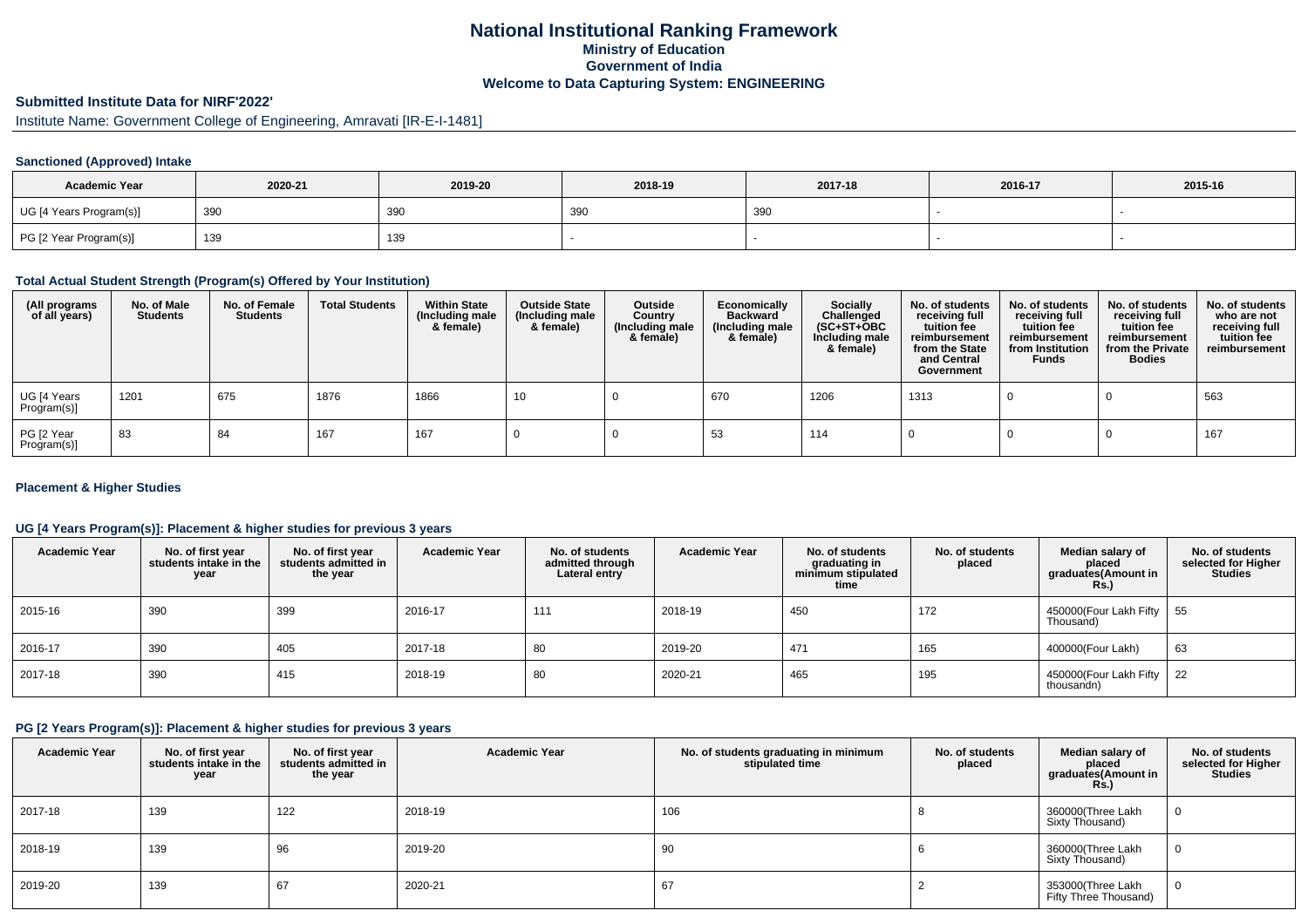#### **Ph.D Student Details**

| Ph.D (Student pursuing doctoral program till 2020-21 Students admitted in the academic year 2020-21 should not be entered here.) |         |         |         |  |  |  |  |
|----------------------------------------------------------------------------------------------------------------------------------|---------|---------|---------|--|--|--|--|
| <b>Total Students</b>                                                                                                            |         |         |         |  |  |  |  |
| Full Time                                                                                                                        |         | 13      |         |  |  |  |  |
| Part Time                                                                                                                        |         | 47      |         |  |  |  |  |
| No. of Ph.D students graduated (including Integrated Ph.D)                                                                       |         |         |         |  |  |  |  |
|                                                                                                                                  | 2020-21 | 2019-20 | 2018-19 |  |  |  |  |
| Full Time                                                                                                                        |         |         |         |  |  |  |  |
| Part Time                                                                                                                        |         |         |         |  |  |  |  |

# **Financial Resources: Utilised Amount for the Capital expenditure for previous 3 years**

| <b>Academic Year</b>                                                                                                                                                                   | 2020-21                                                                      | 2019-20                                                                  | 2018-19                                                                                   |  |  |  |  |  |  |
|----------------------------------------------------------------------------------------------------------------------------------------------------------------------------------------|------------------------------------------------------------------------------|--------------------------------------------------------------------------|-------------------------------------------------------------------------------------------|--|--|--|--|--|--|
|                                                                                                                                                                                        | <b>Utilised Amount</b>                                                       | <b>Utilised Amount</b>                                                   |                                                                                           |  |  |  |  |  |  |
| Annual Capital Expenditure on Academic Activities and Resources (excluding expenditure on buildings)                                                                                   |                                                                              |                                                                          |                                                                                           |  |  |  |  |  |  |
| Library (Books, Journals and e-Resources only)                                                                                                                                         | 4853561 (Forty Eight Lakh Fifty Three Thousand Five Hundred<br>Sixty One     | 5079509 (fifty lakh seventy nine thousand five hundred nine)             | 3399814 (thirty three lakh ninty nine thousand eight hundred<br>fourteen)                 |  |  |  |  |  |  |
| New Equipment and software for Laboratories                                                                                                                                            | 51605128 (Five crore sixteen lakh five thousand one hundred<br>twenty eight) | 9242273 (Ninty two lakh forty two thousand two hundred<br>seventy three) | 21882095 (Two crore eighteen lakh eighty two thousand ninty<br>five)                      |  |  |  |  |  |  |
| <b>Engineering Workshops</b>                                                                                                                                                           | 270009 (two lakh seventy thousand nine)                                      | 27377 (twenty seven thousand three hundred seventy seven)                | 5054090 (fifty lakh fifty four thousand ninty)                                            |  |  |  |  |  |  |
| Other expenditure on creation of Capital Assets (For setting up classrooms, seminar hall, conference hall, library, Lab, Engg<br>workshops excluding expenditure on Land and Building) | 525736 (Five Lakh Twenty Five Thousand Seven Hundred<br>Thirty Six)          | 0 (zero)                                                                 | <sup>1</sup> 2545497 (Twenty Five Lakh Forty Five Thousand Four<br>Hundred Ninety Seven ) |  |  |  |  |  |  |

## **Financial Resources: Utilised Amount for the Operational expenditure for previous 3 years**

| <b>Academic Year</b>                                                                                                                                                                            | 2020-21                                                                                            | 2019-20                                                                                      | 2018-19                                                                                |  |  |  |  |  |
|-------------------------------------------------------------------------------------------------------------------------------------------------------------------------------------------------|----------------------------------------------------------------------------------------------------|----------------------------------------------------------------------------------------------|----------------------------------------------------------------------------------------|--|--|--|--|--|
|                                                                                                                                                                                                 | <b>Utilised Amount</b>                                                                             | <b>Utilised Amount</b>                                                                       | <b>Utilised Amount</b>                                                                 |  |  |  |  |  |
| <b>Annual Operational Expenditure</b>                                                                                                                                                           |                                                                                                    |                                                                                              |                                                                                        |  |  |  |  |  |
| Salaries (Teaching and Non Teaching staff)                                                                                                                                                      | 248348575 (Twenty Four Crore Eighty Three Lakh Forty Eight<br>Thousand Five Hundred Seventy Five ) | 197687819 (Nineteen Crore Seventy Six Lakh Eighty Seven<br>Thousand Eight Hundred Nineteen ) | 158320639 (Fifteen Crore Eighty Three Lakh Twenty Thousand<br>Six Hundred Thirty Nine) |  |  |  |  |  |
| Maintenance of Academic Infrastructure or consumables and<br>other running expenditures (excluding maintenance of hostels<br>and allied services, rent of the building, depreciation cost, etc) | 48755 (forty eight thousand seven hundred fifty five)                                              | 335917 (Three Lakh Thirty Five Thousand Nine Hundred<br>Seventeen)                           | 4655253 (Forty Six Lakh Fifty Five Thousand Two Hundred<br>Fifty Three )               |  |  |  |  |  |
| Seminars/Conferences/Workshops                                                                                                                                                                  | 50000 (fifty thousand)                                                                             | 150000 (one lakh fifty thousand)                                                             | 50000 (fifty thousand)                                                                 |  |  |  |  |  |

**IPR**

| Calendar year            | 2020 | 2019 | 2018 |
|--------------------------|------|------|------|
| No. of Patents Published |      |      |      |
| No. of Patents Granted   |      |      |      |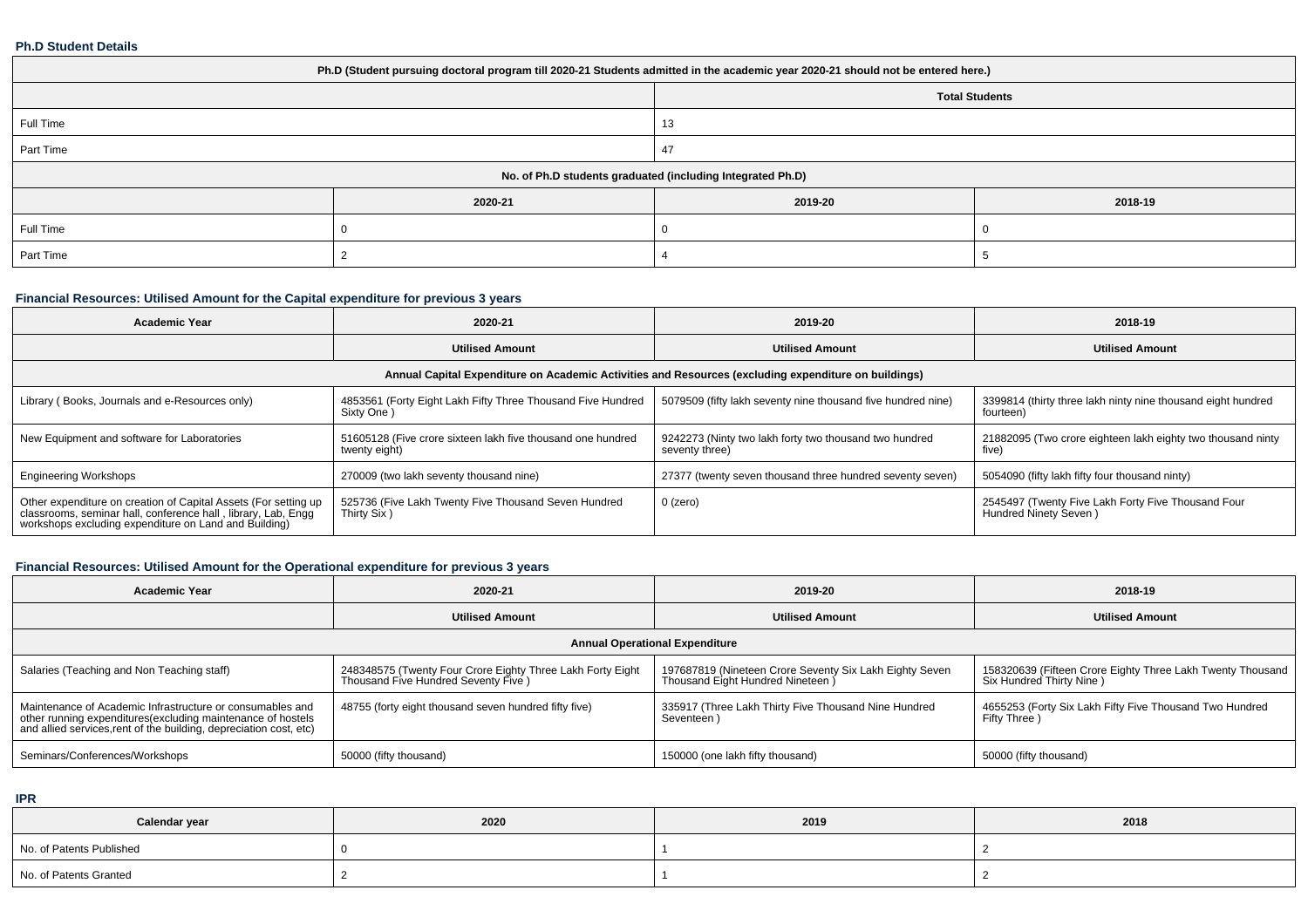### **Sponsored Research Details**

| <b>Financial Year</b>                    | 2020-21                  | 2019-20                         | 2018-19                  |
|------------------------------------------|--------------------------|---------------------------------|--------------------------|
| Total no. of Sponsored Projects          |                          |                                 |                          |
| Total no. of Funding Agencies            |                          |                                 |                          |
| Total Amount Received (Amount in Rupees) | 705000                   | 2503000                         | 705000                   |
| Amount Received in Words                 | Seven Lakh Five Thousand | Twenty Five Lakh Three Thousand | Seven Lakh Five Thousand |

### **Consultancy Project Details**

| <b>Financial Year</b>                    | 2020-21          | 2019-20           | 2018-19          |
|------------------------------------------|------------------|-------------------|------------------|
| Total no. of Consultancy Projects        | 35               | 44                | 34               |
| Total no. of Client Organizations        |                  | 23                | 26               |
| Total Amount Received (Amount in Rupees) | 8900000          | 8300000           | 6700000          |
| Amount Received in Words                 | Eighty Nine Lakh | Eighty Three Lakh | Sixty Seven Lakh |

### **PCS Facilities: Facilities of physically challenged students**

| 1. Do your institution buildings have Lifts/Ramps?                                                                                                         | Yes, more than 80% of the buildings |
|------------------------------------------------------------------------------------------------------------------------------------------------------------|-------------------------------------|
| 2. Do your institution have provision for walking aids, including wheelchairs and transportation from one building to another for<br>handicapped students? | Yes                                 |
| 3. Do your institution buildings have specially designed toilets for handicapped students?                                                                 | Not available                       |

### **Faculty Details**

| Srno            | Name                              | Age | Designation                | Gender | Qualification | <b>Experience (In</b><br>Months) | <b>Currently working</b><br>with institution? | <b>Joining Date</b> | <b>Leaving Date</b>      | <b>Association type</b> |
|-----------------|-----------------------------------|-----|----------------------------|--------|---------------|----------------------------------|-----------------------------------------------|---------------------|--------------------------|-------------------------|
|                 | Ujawall Vikas<br>Dongare          | 40  | <b>Assistant Professor</b> | Female | M.E.          | 120                              | Yes                                           | 27-08-2010          | $\sim$                   | Regular                 |
| 2               | Kavita<br>Devendrasingh<br>Thakur | 43  | <b>Assistant Professor</b> | Female | Ph.D          | 120                              | No                                            | 09-09-2010          | 01-09-2021               | Regular                 |
| 3               | Piyush Pramod<br>Gajbhiye         | 33  | <b>Assistant Professor</b> | Male   | M.Tech        | 120                              | Yes                                           | 02-02-2011          | $\overline{\phantom{a}}$ | Regular                 |
| $\overline{4}$  | Rajni Maniramji<br>Sahare         | 38  | <b>Assistant Professor</b> | Female | M.Tech        | 120                              | No                                            | 02-02-2011          | 11-08-2021               | Regular                 |
| $5\overline{)}$ | Rajesh Bhikulal<br>Sharma         | 47  | <b>Assistant Professor</b> | Male   | Ph.D          | 120                              | Yes                                           | 01-06-2018          | $\overline{\phantom{a}}$ | Regular                 |
| 6               | Vijay Mahadevrao<br>Harne         | 34  | <b>Assistant Professor</b> | Male   | M.Tech        | 60                               | Yes                                           | 05-08-2015          | $\overline{\phantom{a}}$ | Adhoc / Contractual     |
| $\overline{7}$  | Dinesh Vithlrao<br>Rojatkar       | 46  | Associate Professor        | Male   | Ph.D          | 252                              | Yes                                           | 01-06-2018          | $\overline{\phantom{a}}$ | Regular                 |
| 8               | Sweta Jivandas<br>Meshram         | 42  | <b>Assistant Professor</b> | Female | B.E           | 120                              | Yes                                           | 31-08-2010          | $\overline{\phantom{a}}$ | Regular                 |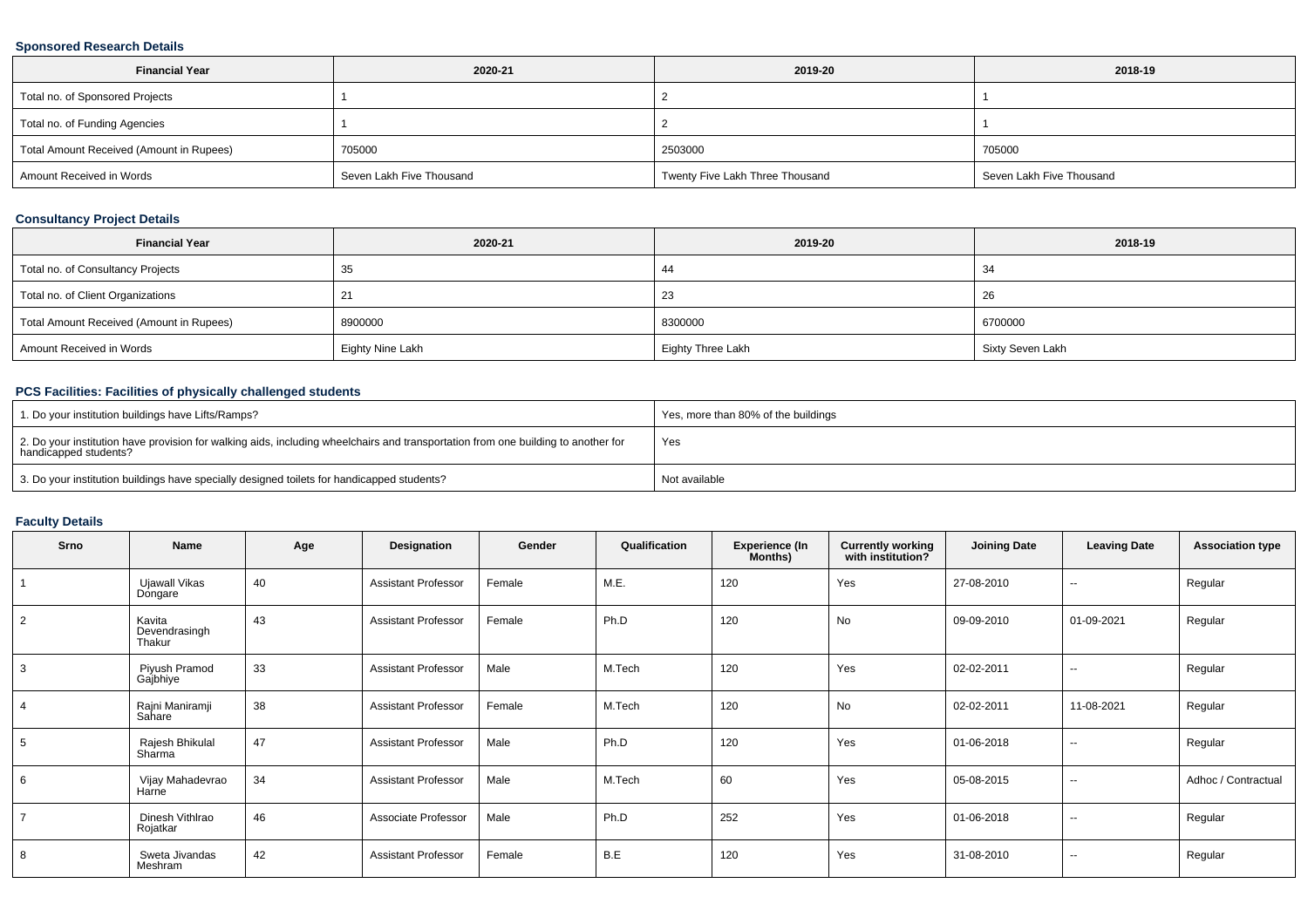| 9  | Prashant Laxmanrao<br>Paikrao         | 39 | <b>Assistant Professor</b> | Male   | M.Tech | 120 | Yes | 15-01-2011 | $\overline{\phantom{a}}$ | Regular             |
|----|---------------------------------------|----|----------------------------|--------|--------|-----|-----|------------|--------------------------|---------------------|
| 10 | Shubhada<br>Sudhakarrao Thakre        | 45 | <b>Assistant Professor</b> | Female | Ph.D   | 120 | Yes | 01-02-2011 | ⊷.                       | Regular             |
| 11 | Mo Amid Mustapa<br>Shah               | 42 | <b>Assistant Professor</b> | Male   | M.Tech | 120 | Yes | 29-06-2011 | ⊷.                       | Regular             |
| 12 | Neha Ganpatsingh<br>Pardishi          | 35 | <b>Assistant Professor</b> | Female | B.E    | 144 | Yes | 20-09-2008 | ⊷.                       | Regular             |
| 13 | Snehal Samrat<br>Thorat               | 36 | <b>Assistant Professor</b> | Female | M.Tech | 144 | No  | 20-09-2008 | 01-09-2021               | Regular             |
| 14 | Radhika Ramdas<br>Harne               | 35 | <b>Assistant Professor</b> | Female | M.Tech | 144 | Yes | 20-09-2008 | ⊶.                       | Regular             |
| 15 | Samrat Subhodh<br>Thorat              | 45 | <b>Assistant Professor</b> | Male   | M.E.   | 192 | No  | 17-02-2006 | 01-09-2021               | Regular             |
| 16 | Umesh<br>Madhukarrao<br>Thorkar       | 48 | <b>Assistant Professor</b> | Male   | M.Tech | 216 | Yes | 25-12-2020 | Ξ.                       | Regular             |
| 17 | Shital Pralhad Bijwe                  | 42 | <b>Assistant Professor</b> | Female | B.E    | 120 | Yes | 01-06-2010 | $\overline{\phantom{a}}$ | Regular             |
| 18 | Nitin Suresh Pathak                   | 45 | <b>Assistant Professor</b> | Male   | M.E.   | 120 | Yes | 05-06-2010 | ⊶.                       | Regular             |
| 19 | Harsha Pankaj<br>Rewatkar             | 32 | <b>Assistant Professor</b> | Female | M.Tech | 48  | Yes | 07-07-2019 | $\overline{\phantom{a}}$ | Regular             |
| 20 | Pravin Shridhar<br>Rewankar           | 56 | Associate Professor        | Male   | M.E.   | 288 | Yes | 05-11-2011 | $\overline{\phantom{a}}$ | Regular             |
| 21 | Anil Vasantrao<br>Deorankar           | 55 | Associate Professor        | Male   | M.E.   | 348 | Yes | 25-05-2012 | $\overline{\phantom{a}}$ | Regular             |
| 22 | Prashant<br>Nilkantharao Chatur       | 55 | Professor                  | Male   | Ph.D   | 252 | Yes | 01-10-2020 | ⊷.                       | Regular             |
| 23 | Pushpanjali<br>Munnalal<br>Chouragade | 32 | <b>Assistant Professor</b> | Female | M.Tech | 120 | Yes | 02-02-2011 | $\overline{\phantom{a}}$ | Regular             |
| 24 | Ravi Vishwnath<br>Mante               | 38 | <b>Assistant Professor</b> | Male   | M.E.   | 156 | Yes | 15-10-2007 | ⊷.                       | Regular             |
| 25 | Prajakta Prakash<br>Shelke            | 34 | <b>Assistant Professor</b> | Female | M.E.   | 132 | Yes | 16-01-2009 | −−                       | Regular             |
| 26 | Kamleah Anandrao<br>Waghmare          | 34 | <b>Assistant Professor</b> | Male   | Ph.D   | 72  | Yes | 05-08-2015 | ⊷.                       | Adhoc / Contractual |
| 27 | Milind Babarao<br>Waghmare            | 37 | <b>Assistant Professor</b> | Male   | M.Tech | 60  | Yes | 05-08-2015 | Ξ.                       | Adhoc / Contractual |
| 28 | Naresh Gajananrao<br>Gadge            | 35 | <b>Assistant Professor</b> | Male   | M.Tech | 72  | Yes | 05-08-2015 | $\overline{\phantom{a}}$ | Adhoc / Contractual |
| 29 | Archana Wamanrao<br><b>Bhade</b>      | 42 | <b>Assistant Professor</b> | Female | M.E.   | 120 | Yes | 17-01-2011 | $\overline{\phantom{a}}$ | Regular             |
| 30 | Bhushan Vithlrao<br>Wakode            | 37 | <b>Assistant Professor</b> | Male   | M.Tech | 120 | Yes | 07-01-2011 | н,                       | Regular             |
| 31 | Rewatkumar Pithuji<br>Borkar          | 57 | Professor                  | Male   | Ph.D   | 30  | No  | 30-07-2019 | 05-10-2021               | Regular             |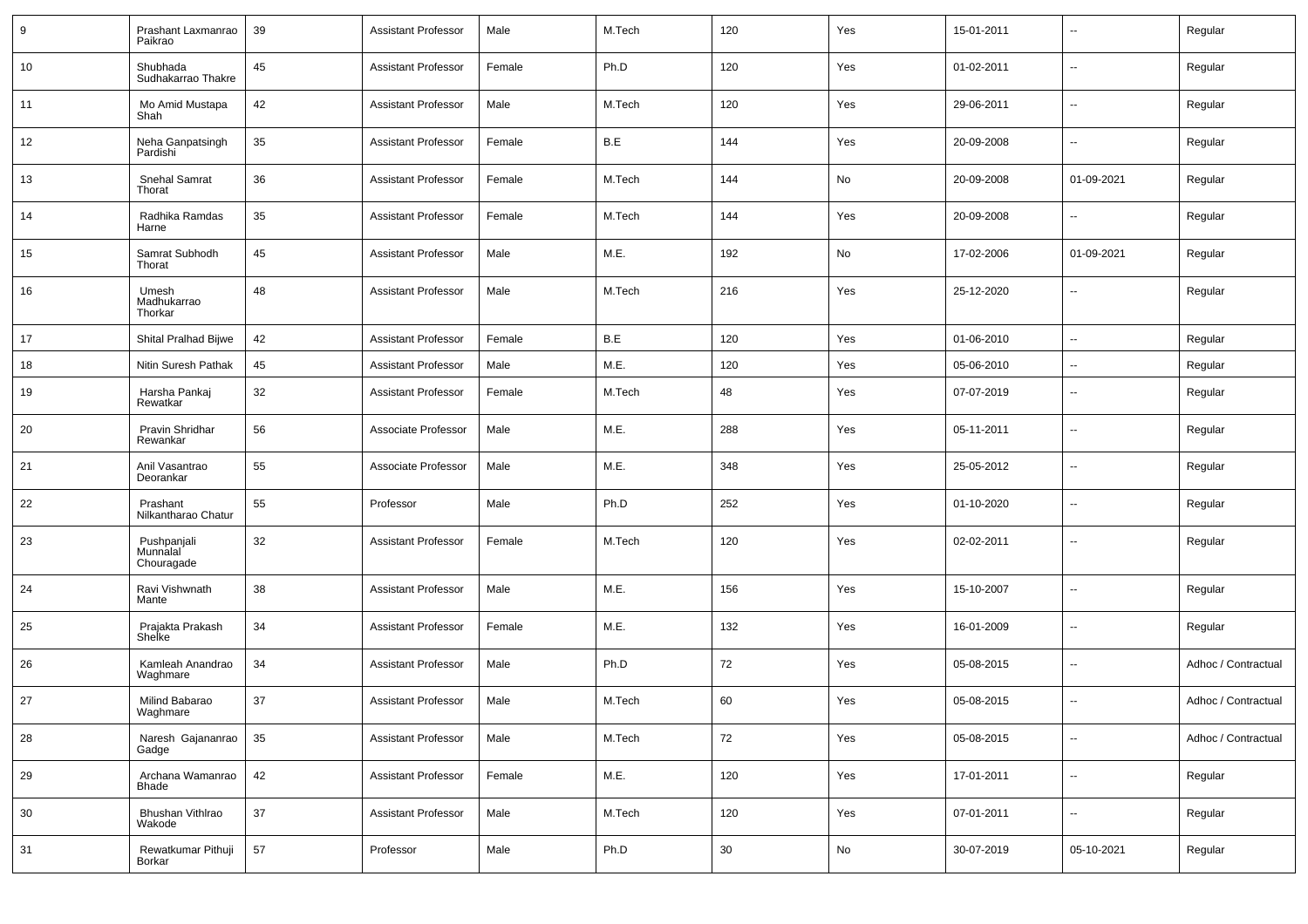| 32 | Sandip Pandurang<br>Tatewar         | 57 | Professor                  | Male   | Ph.D   | 31              | Yes                          | 12-07-2010 | $\sim$                   | Regular |
|----|-------------------------------------|----|----------------------------|--------|--------|-----------------|------------------------------|------------|--------------------------|---------|
| 33 | Sanjay Wasudevrao<br>Thakare        | 57 | Associate Professor        | Male   | M.Tech | 28              | Yes                          | 02-10-2010 | $\sim$                   | Regular |
| 34 | Rampravesh<br>Kaipildev Rai         | 53 | Associate Professor        | Male   | Ph.D   | 26              | Yes                          | 01-07-2007 | $\sim$                   | Regular |
| 35 | Mangesh<br>Laxmanrao<br>Gulhane     | 56 | Associate Professor        | Male   | Ph.D   | 28              | Yes                          | 10-07-2010 | $\sim$                   | Regular |
| 36 | Anant Ishwarrao<br>Dhatrak          | 55 | Associate Professor        | Male   | Ph.D   | 24              | Yes                          | 08-07-2008 | $\sim$                   | Regular |
| 37 | Taran Chudamanrao<br><b>Bhagat</b>  | 58 | Associate Professor        | Male   | B.E    | 25              | Yes                          | 30-06-2008 | $\overline{\phantom{a}}$ | Regular |
| 38 | Manoj Nagorao<br>Hedau              | 57 | Associate Professor        | Male   | Ph.D   | 24              | Yes                          | 03-06-2018 | $\sim$                   | Regular |
| 39 | Arvind<br>Madhusudhan<br>Mokdam     | 56 | Associate Professor        | Male   | M.E.   | 24              | Yes                          | 05-06-2018 | $\overline{\phantom{a}}$ | Regular |
| 40 | Suchita Kashinath<br>Hirde          | 53 | Professor                  | Female | Ph.D   | 24              | Yes                          | 03-06-2018 | $\overline{\phantom{a}}$ | Regular |
| 41 | Suraj Narendra<br>Khante            | 54 | Associate Professor        | Male   | Ph.D   | 28              | No                           | 26-08-2004 | 26-10-2021               | Regular |
| 42 | Pradip Shankarrao<br>Lande          | 56 | Associate Professor        | Male   | M.E.   | 17              | Yes                          | 21-11-2003 | $\overline{\phantom{a}}$ | Regular |
| 43 | Sharvari Nileskumar<br><b>Dhepe</b> | 43 | <b>Assistant Professor</b> | Female | M.E.   | 17              | No                           | 03-11-2003 | 12-08-2021               | Regular |
| 44 | Shilpa Pandit Tak                   | 39 | <b>Assistant Professor</b> | Female | M.E.   | 10              | Yes                          | 16-12-2010 | $\overline{\phantom{a}}$ | Regular |
| 45 | Lavkesh<br>Rameshrao<br>Wankhade    | 34 | <b>Assistant Professor</b> | Male   | M.Tech | 10              | Yes                          | 02-02-2011 | $\sim$                   | Regular |
| 46 | Ashish Manoharrao<br>Mahalle        | 48 | Professor                  | Male   | Ph.D   | 20              | Yes                          | 12-01-2017 | $\overline{\phantom{a}}$ | Regular |
| 47 | Rajendra Sevakram<br>Dalu           | 55 | Professor                  | Male   | Ph.D   | 20              | Yes                          | 16-10-2020 | $\sim$                   | Regular |
| 48 | Srikant Dinkarrao<br>Londhe         | 56 | Professor                  | Male   | Ph.D   | 32              | Yes                          | 30-12-2017 | $\sim$                   | Regular |
| 49 | Rajesh Mahadevrao<br>Metkar         | 44 | Associate Professor        | Male   | Ph.D   | 10              | Yes                          | 16-12-2018 | $\sim$                   | Regular |
| 50 | Mangesh Madhukar<br>Deshmukh        | 55 | Associate Professor        | Male   | M.E.   | 31              | $\operatorname{\mathsf{No}}$ | 13-07-2010 | 18-08-2021               | Regular |
| 51 | Ashok<br>Gurumukhdas<br>Mattani     | 58 | Professor                  | Male   | Ph.D   | 28              | No                           | 01-07-2011 | 08-08-2021               | Regular |
| 52 | Rajendra Hariramji<br>Sarada        | 59 | Associate Professor        | Male   | M.E.   | 33              | Yes                          | 06-04-2018 | $\sim$                   | Regular |
| 53 | Monika Shankarrao<br>Satpute        | 36 | Associate Professor        | Female | M.E.   | 10 <sup>°</sup> | No                           | 29-12-2010 | 18-08-2021               | Regular |
| 54 | Archana Devidas<br>Wankhade         | 38 | <b>Assistant Professor</b> | Female | M.Tech | 120             | Yes                          | 06-07-2011 | $\sim$                   | Regular |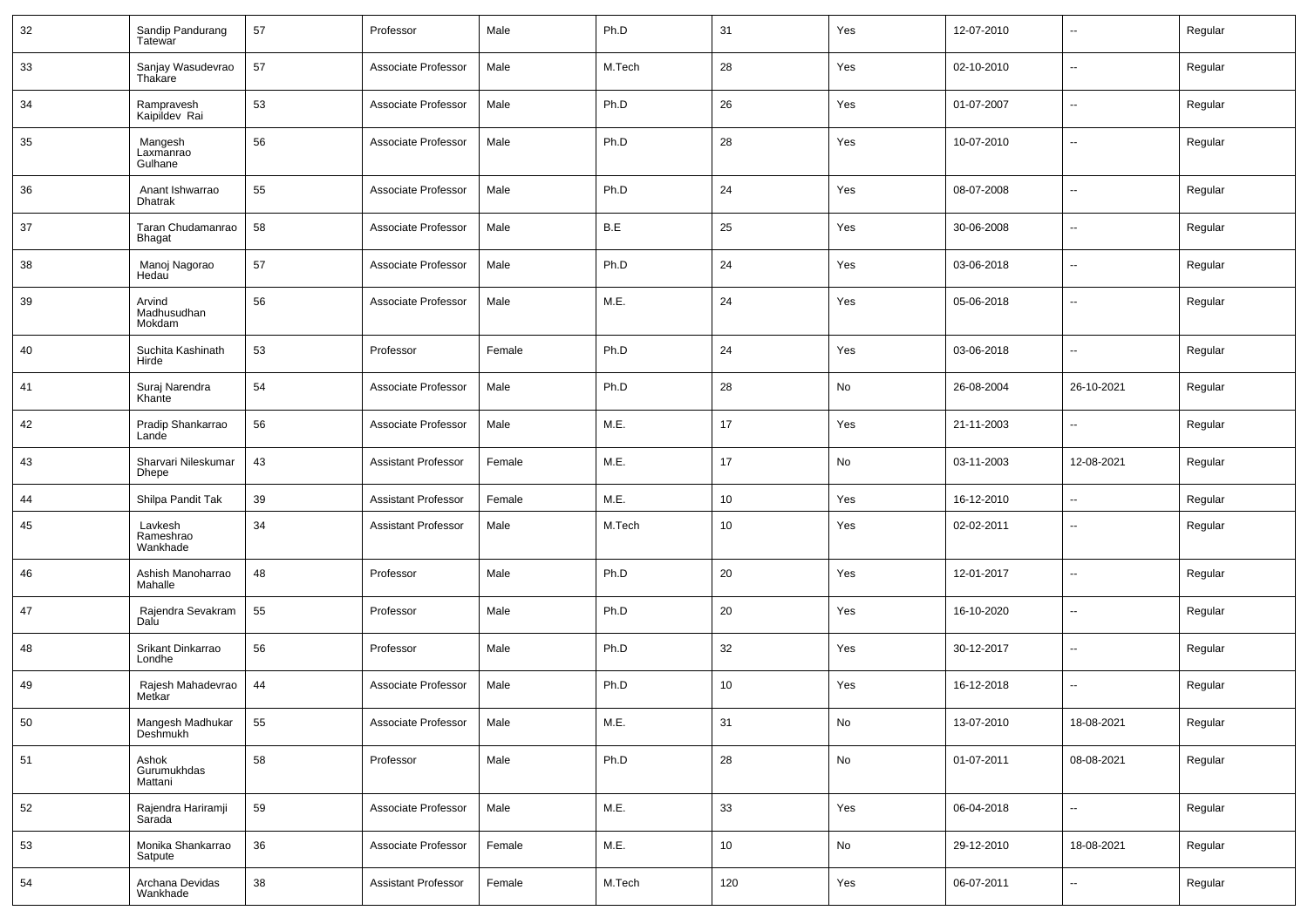| 55 | Dilip Ramkrushna<br>Uike            | 38     | <b>Assistant Professor</b> | Male   | M.E.   | 120 | Yes | 13-01-2011 |                          | Regular             |
|----|-------------------------------------|--------|----------------------------|--------|--------|-----|-----|------------|--------------------------|---------------------|
| 56 | Sima Rameshwarao<br>Wankhade        | 42     | <b>Assistant Professor</b> | Female | M.E.   | 132 | Yes | 03-09-2009 | $\sim$                   | Regular             |
| 57 | Kishor Prakash<br>Wagh              | 44     | <b>Assistant Professor</b> | Male   | Ph.D   | 144 | Yes | 11-01-2011 | $\sim$                   | Regular             |
| 58 | Shantanu Anandrao<br>Lohi           | 40     | <b>Assistant Professor</b> | Male   | M.Tech | 120 | Yes | 07-12-2011 | $\sim$                   | Regular             |
| 59 | Kishor Narayan<br>Tayade            | 47     | <b>Assistant Professor</b> | Male   | M.E.   | 120 | Yes | 03-06-2018 | $\sim$                   | Regular             |
| 60 | Premchand<br>Bhagwan Ambhore        | 49     | <b>Assistant Professor</b> | Male   | Ph.D   | 120 | Yes | 29-07-2017 | $\sim$                   | Regular             |
| 61 | Dipak Amrutrao<br>Zatale            | 45     | <b>Assistant Professor</b> | Male   | Ph.D   | 120 | Yes | 26-05-2010 | $\sim$                   | Regular             |
| 62 | Shivprasad<br>Vaijnathrao Shinde    | 42     | <b>Assistant Professor</b> | Male   | Ph.D   | 120 | No  | 09-06-2010 | 11-08-2021               | Regular             |
| 63 | Shamal Keshvrao<br>Doifode          | 54     | <b>Assistant Professor</b> | Female | Ph.D   | 264 | Yes | 15-07-2008 | $\overline{\phantom{a}}$ | Regular             |
| 64 | Nilima Sardarsingh<br>Chouhan       | 57     | <b>Assistant Professor</b> | Female | Ph.D   | 144 | Yes | 07-09-2019 | $\sim$                   | Regular             |
| 65 | Hemlata<br>Vishnupanth Patile       | 36     | <b>Assistant Professor</b> | Female | Ph.D   | 120 | Yes | 03-09-2010 | $\sim$                   | Regular             |
| 66 | Vaishali Vijayrao<br>Ardhapurkar    | 44     | <b>Assistant Professor</b> | Female | M.Sc.  | 156 | Yes | 25-09-2007 | $\sim$                   | Regular             |
| 67 | Sanjay Mashappa<br>Shinde           | 49     | <b>Assistant Professor</b> | Male   | M.Sc.  | 216 | Yes | 02-10-2020 | $\sim$                   | Regular             |
| 68 | Padmaja Arun<br>Gulhane             | 56     | <b>Assistant Professor</b> | Female | Ph.D   | 252 | Yes | 15-07-2019 | $\sim$                   | Regular             |
| 69 | Swati Shring<br>Mathurkar           | 35     | <b>Assistant Professor</b> | Female | M.Sc.  | 72  | Yes | 05-08-2015 | Ξ.                       | Adhoc / Contractual |
| 70 | Hemant Sahebrao<br>Farkade          | 45     | <b>Assistant Professor</b> | Male   | M.E.   | 10  | No  | 13-01-2011 | 18-08-2021               | Regular             |
| 71 | Shailendra Manikrao<br>Lawankar     | 46     | Associate Professor        | Male   | Ph.D   | 10  | No  | 17-01-2011 | 01-09-2021               | Regular             |
| 72 | Pramod<br>Ramchandra<br>Pachaghare  | 48     | Associate Professor        | Male   | Ph.D   | 20  | No  | 13-07-2010 | 01-09-2021               | Regular             |
| 73 | Sunil Ramdas<br>Kewate              | 47     | Associate Professor        | Male   | M.E.   | 10  | Yes | 02-06-2018 |                          | Regular             |
| 74 | Manish Jagdishrao<br>Deshmukh       | 46     | Associate Professor        | Male   | M.E.   | 21  | Yes | 01-07-2011 | $\sim$                   | Regular             |
| 75 | Narendra<br>Darshansingh<br>Solanke | 43     | <b>Assistant Professor</b> | Male   | B.E    | 10  | Yes | 10-08-2017 | $\sim$                   | Regular             |
| 76 | Ranjeet Sahebrao<br>Mohod           | $47\,$ | <b>Assistant Professor</b> | Male   | M.E.   | 21  | Yes | 19-11-2020 | $\overline{\phantom{a}}$ | Regular             |
| 77 | Shubhangi<br>Ghanshyam Kamble       | $37\,$ | <b>Assistant Professor</b> | Female | M.E.   | 10  | Yes | 10-11-2020 | $\sim$                   | Regular             |